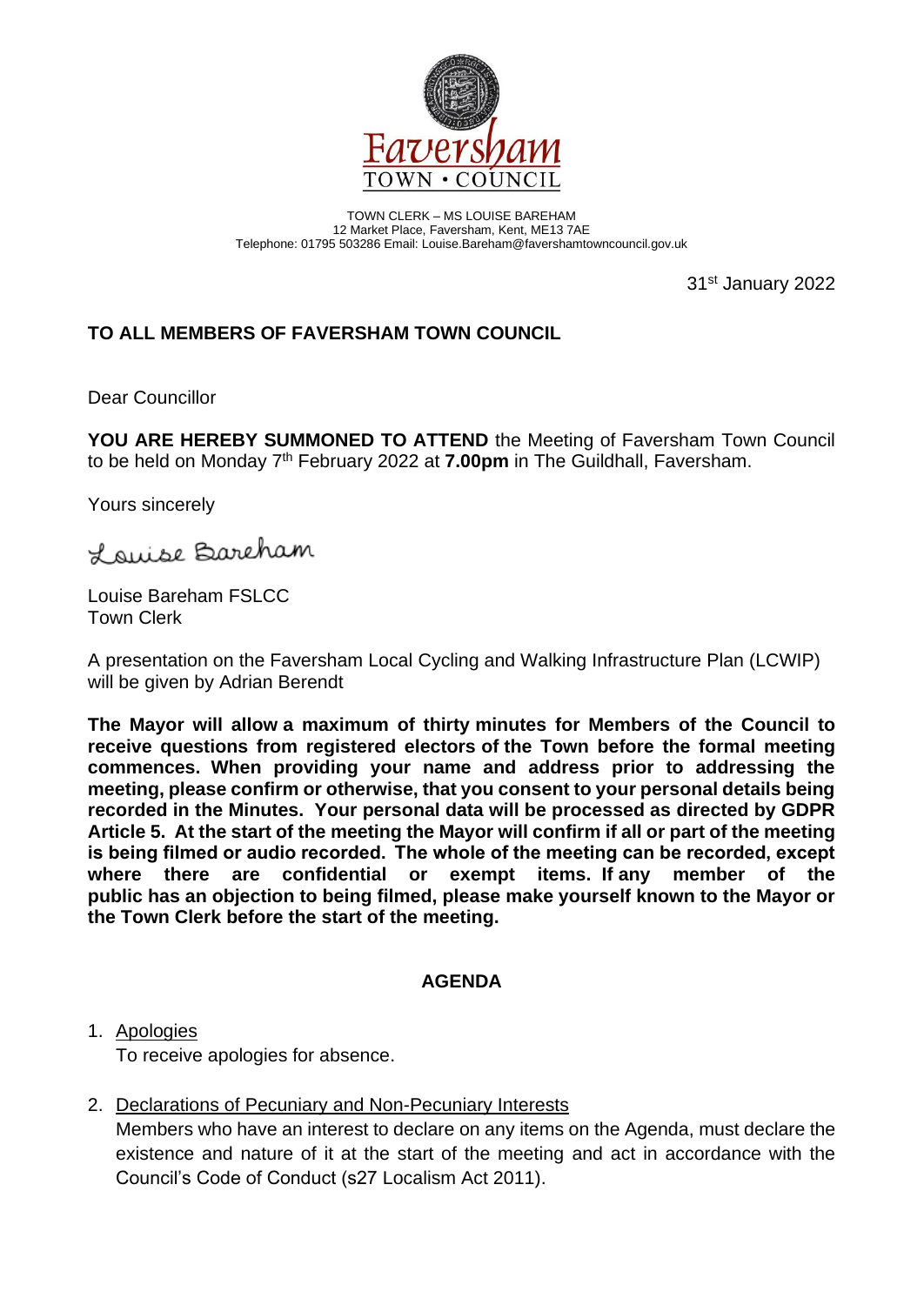3. Faversham Town Council

To receive and accept as a true record the Minutes of the Town Council Meeting held on  $10<sup>th</sup>$  January and the Annual Finance Meeting held on  $17<sup>th</sup>$  January and any matters for report.

- 4. Mayor's Announcements To receive the Mayor's Announcements.
- 5. Faversham Local Cycling and Walking Infrastructure Plan To agree the recommendations of the LCWIP Paper

To receive the Minutes of the LCWIP Working Group dated 5<sup>th</sup> January 2022

- 6. Equality and Diversity Working Group To receive the Minutes of the Equality and Diversity Working Group dated 11<sup>th</sup> December 2021 and agree any recommendations.
- 7. Neighbourhood Plan Steering Group To receive the Minutes of the Neighbourhood Plan Steering Group dated 18<sup>th</sup> January 2022 and agree any recommendations.
- 8. Policy & Resources Committee To receive the Minutes of the Policy & Resources Committee dated 24<sup>th</sup> January 2022 and agree any recommendations.
- 9. Public Spaces Working Group To receive the Minutes of the Public Spaces Working Group dated 27<sup>th</sup> January 2022 and agree any recommendations.
- 10.Committee Terms of Reference

To consider the draft committee terms of reference and make recommendations for approval.

11.Magna Carta Exhibition – Works to Lobby

Cllr T Martin proposes the resolution *to agree the quotation for works to the entrance foyer in the sum of £6,350 plus VAT to include redecoration of walls, graphic, frosted graphic to doors, design and fabrication of a hinged screen to hide alarm area.*

12. Faversham Municipal Charities 2010 and the Municipal Charities of Faversham CIO To agree the appointment of two nominees for the position of Trustees of Faversham Municipal Charities 2010 and the Municipal Charities of Faversham CIO.

## 13. Receipts and Payments

To resolve to agree receipts and approve payments